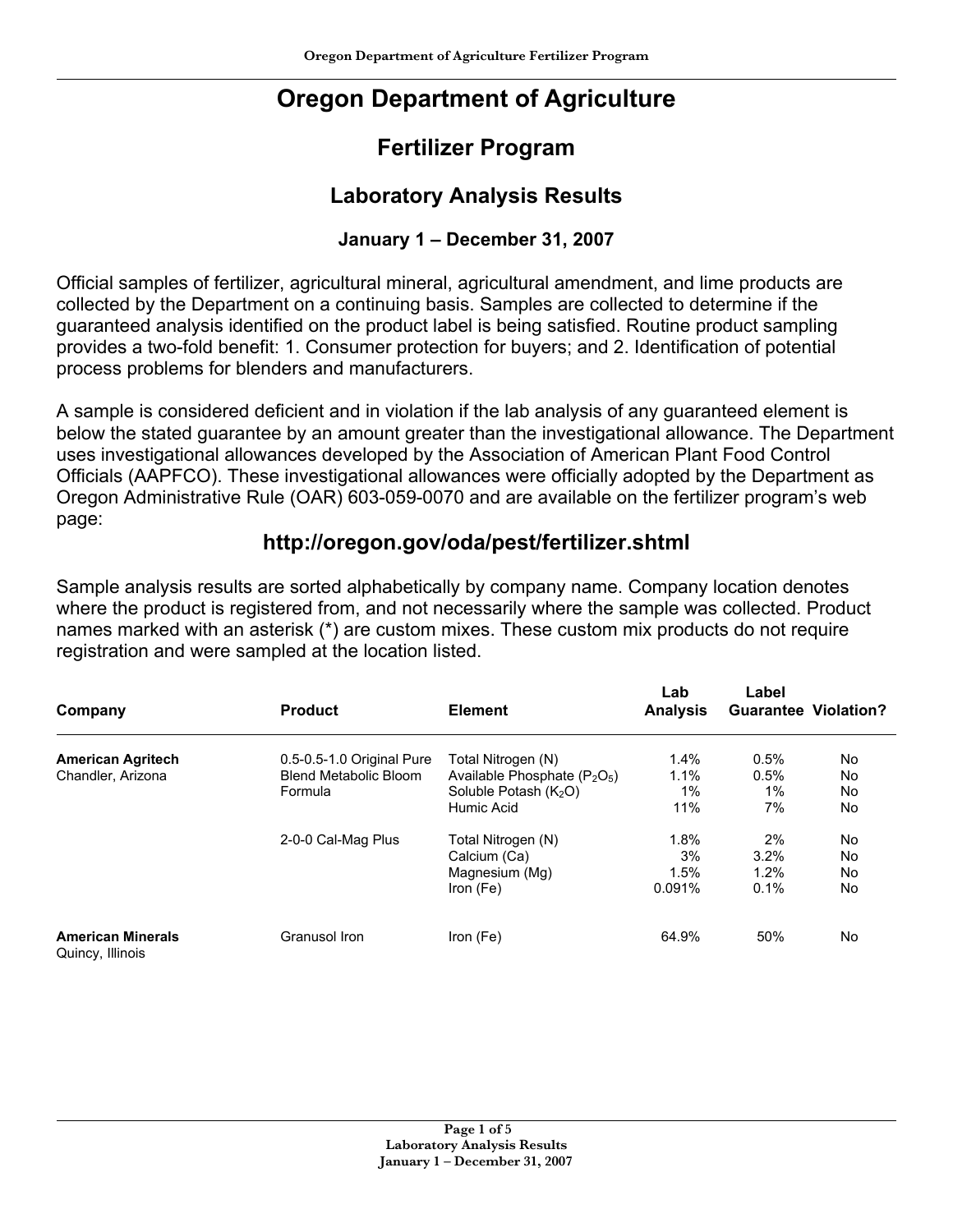| Company                                             | <b>Product</b>                  | <b>Element</b>                                              | Lab<br><b>Analysis</b> | Label   | <b>Guarantee Violation?</b> |
|-----------------------------------------------------|---------------------------------|-------------------------------------------------------------|------------------------|---------|-----------------------------|
| <b>Ash Grove Cement Company</b><br>Portland, Oregon | Limestone Flour                 | Calcium Carbonate (CaCO <sub>3</sub> )<br>Calcium Carbonate | 100.6%                 | 93%     | No                          |
|                                                     |                                 | Equivalent (CCE)                                            | 96.3%                  | 93%     | No                          |
|                                                     |                                 | % Passing 100 Mesh Sieve                                    | 90.22%                 | 90%     | No                          |
|                                                     |                                 | % Passing 40 Mesh Sieve                                     | 99.78%                 | 97%     | No                          |
|                                                     |                                 | % Passing 20 Mesh Sieve                                     | 100%                   | 99%     | No                          |
|                                                     |                                 | % Passing 10 Mesh Sieve                                     | 100%                   | 100%    | No                          |
|                                                     |                                 | Lime Score                                                  | 96.16                  | 93      | No                          |
|                                                     |                                 | Moisture (Maximum)                                          | 0.06%                  | $< 2\%$ | No                          |
| Bay Zinc Company, Inc.                              | Blu-Min 33% Zinc-               | Sulfur (S)                                                  | 18.8%                  | 18%     | No                          |
| Moxee, Washington                                   | Granular with Sulphur           | Zinc(Zn)                                                    | 35%                    | 33%     | No                          |
|                                                     |                                 |                                                             |                        |         |                             |
| <b>Bella Via, LLC</b>                               | 16-0-0 Metanaturals             | <b>Total Nitrogen (N)</b>                                   | 14.01%                 | 16%     | <b>Yes</b>                  |
| Healdsburg, California                              | Organic Nitrogen                | <b>Ammoniacal Nitrogen</b>                                  | 1.2%                   | 3.5%    | <b>Yes</b>                  |
|                                                     |                                 | <b>Urea Nitrogen</b>                                        | 12.81%                 | 0%      | <b>Yes</b>                  |
|                                                     | 16-0-0 Metanaturals             | Total Nitrogen (N)                                          | 16.2%                  | 16%     | No                          |
|                                                     | Organic Nitrogen                | <b>Ammoniacal Nitrogen</b>                                  | 1.6%                   | 3.5%    | <b>Yes</b>                  |
|                                                     |                                 | <b>Urea Nitrogen</b>                                        | 14.6%                  | 0%      | <b>Yes</b>                  |
|                                                     | 3-3-3 Metanaturals              | Total Nitrogen (N)                                          | 3.5%                   | 3%      | No                          |
|                                                     | Professional Organic            | Available Phosphate (P <sub>2</sub> O <sub>5</sub> )        | 3.9%                   | 3%      | No                          |
|                                                     | <b>Plant Nutrient</b>           | Soluble Potash (K <sub>2</sub> O)                           | 3.4%                   | 3%      | No                          |
|                                                     |                                 | Magnesium (Mg)                                              | 0.71%                  | 1.2%    | No                          |
|                                                     |                                 | Copper (Cu)                                                 | 0.052%                 | 0.05%   | No                          |
|                                                     |                                 | Iron (Fe)                                                   | 0.22%                  | 0.1%    | No                          |
|                                                     |                                 | Manganese (Mn)                                              | 0.11%                  | 0.05%   | No                          |
|                                                     |                                 | Molybdenum (Mo)                                             | 0.0073%                | 0.0005% | No                          |
|                                                     |                                 | Zinc(Zn)                                                    | 0.11%                  | 0.1%    | No                          |
|                                                     | Metanaturals Organic<br>Calcium | Calcium (Ca)                                                | 5.8%                   | 6%      | No                          |
|                                                     | 1-5-5 Metanaturals              | Total Nitrogen (N)                                          | 1.2%                   | 1%      | No                          |
|                                                     | Professional Organic            | <b>Available Phosphate (P<sub>2</sub>O<sub>5</sub>)</b>     | 4.3%                   | 5%      | <b>Yes</b>                  |
|                                                     | Bloom Formula                   | Soluble Potash (K <sub>2</sub> O)                           | 3.1%                   | 5%      | <b>Yes</b>                  |
|                                                     |                                 | Magnesium (Mg)                                              | 0.76%                  | 0.5%    | No                          |
| <b>Green Air Products</b>                           | 0-0-4.5 Bio-Genesis             |                                                             | 4.7%                   | 4.5%    | No                          |
| Gresham, Oregon                                     | High Tide Organic<br>Seaweed    | Soluble Potash (K <sub>2</sub> O)<br>Humic Acid             | 6.4%                   | 6%      | No                          |
| <b>Grow More</b>                                    | 30-10-10 Orchid                 | Total Nitrogen (N)                                          | 29.7%                  | 30%     | No                          |
| Gardena, California                                 | Growth Formula                  | Available Phosphate (P <sub>2</sub> O <sub>5</sub> )        | 11.4%                  | 10%     | No                          |
|                                                     |                                 | Soluble Potash (K <sub>2</sub> O)                           | 11.9%                  | 10%     | No                          |
|                                                     |                                 | Copper (Cu)                                                 | 0.08%                  | 0.05%   | No                          |
|                                                     |                                 | Iron (Fe)                                                   | 0.12%                  | 0.1%    | No                          |
|                                                     |                                 | Manganese (Mn)                                              | 0.065%                 | 0.05%   | No                          |
|                                                     |                                 | Molybdenum (Mo)                                             | 0.00054%               | 0.0005% | No                          |
|                                                     |                                 | Zinc(Zn)                                                    | 0.071%                 | 0.05%   | No                          |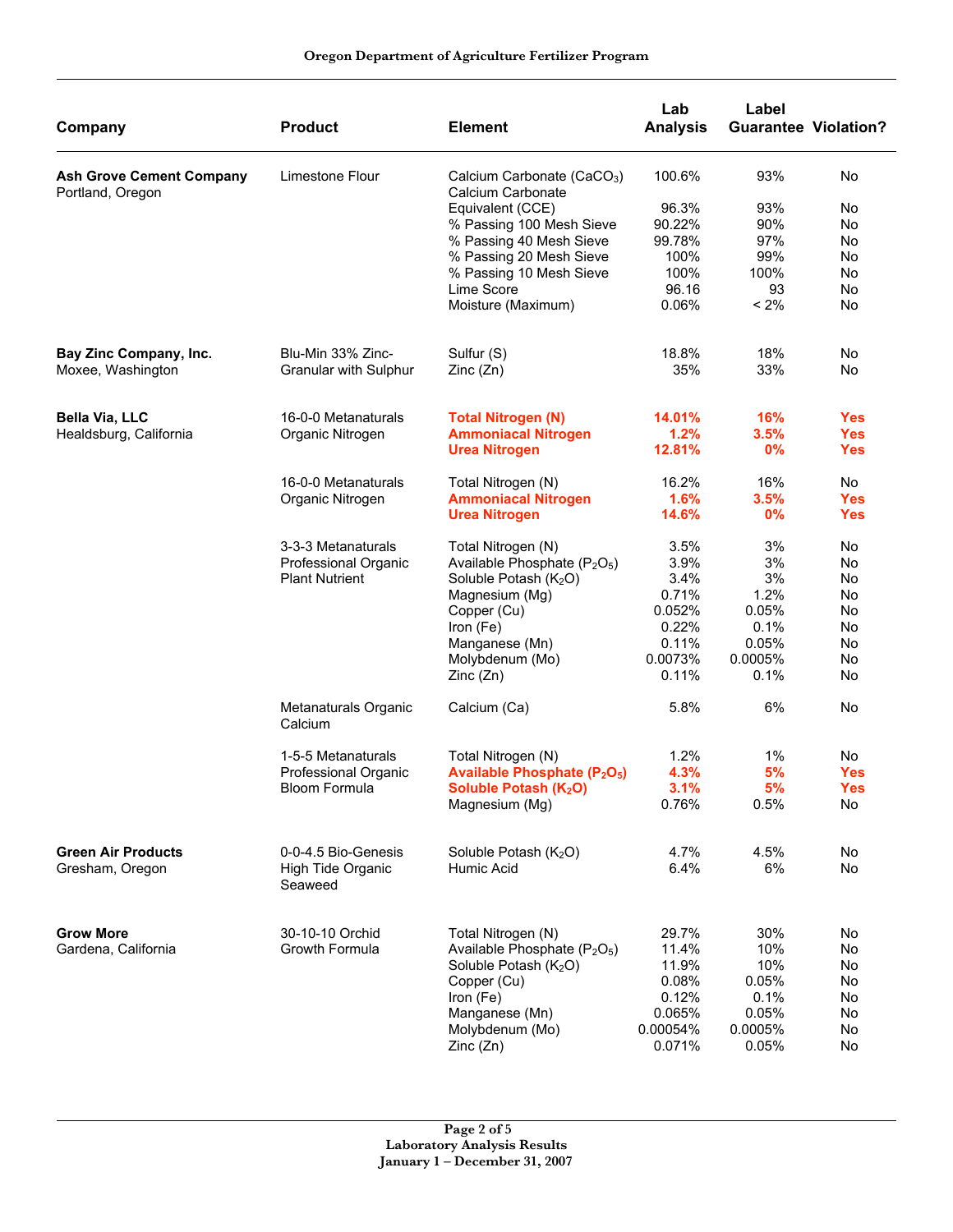| Company                                              | <b>Product</b>         | <b>Element</b>                                              | Lab<br><b>Analysis</b> | Label<br><b>Guarantee Violation?</b> |            |
|------------------------------------------------------|------------------------|-------------------------------------------------------------|------------------------|--------------------------------------|------------|
| Hydro-Organics Wholesale/OGM 10-3-1 Ancient Organics |                        | <b>Total Nitrogen (N)</b>                                   | 7.92%                  | 10%                                  | <b>Yes</b> |
| Chico, California                                    | <b>Primal Grow</b>     | Available Phosphate (P <sub>2</sub> O <sub>5</sub> )        | 13.5%                  | 3%                                   | No         |
|                                                      |                        | Soluble Potash (K <sub>2</sub> O)                           | 0.8%                   | $1\%$                                | No         |
| J. R. Simplot Company                                | 9-9-9 Best Super Iron  | Total Nitrogen (N)                                          | 10.8%                  | 9%                                   | No         |
| Lathrop, California                                  | <b>11% Iron</b>        | Available Phosphate (P <sub>2</sub> O <sub>5</sub> )        | 9%                     | 9%                                   | No         |
|                                                      |                        | Soluble Potash (K <sub>2</sub> O)                           | 9.8%                   | 9%                                   | No         |
|                                                      |                        | Sulfur (S)                                                  | 13.4%                  | 11%                                  | No         |
|                                                      |                        | Iron (Fe)                                                   | 14.7%                  | 11%                                  | No         |
| Lebanon Seaboard Corp.                               | 20-0-25 Expo Extended  | Total Nitrogen (N)                                          | 20.1%                  | 20%                                  | No         |
| Lebanon, Pennsylvania                                | Potassium Sulfate      | Soluble Potash (K <sub>2</sub> O)                           | 27.1%                  | 25%                                  | No         |
|                                                      | Granular SGN 195       | Sulfur (S)                                                  | 9.2%                   | 8.5%                                 | No         |
| <b>Loveland Products, Inc.</b>                       | 16-0-2 Nortrace Awaken | Total Nitrogen (N)                                          | 15.4%                  | 16%                                  | No         |
| Greeley, Colorado                                    |                        | Soluble Potash (K <sub>2</sub> O)                           | 2%                     | 2%                                   | No         |
|                                                      |                        | Boron (B)                                                   | 0.017%                 | 0.02%                                | No         |
|                                                      |                        | <b>Chlorine (CI) Maximum</b>                                | 0.17%                  | 0.01%                                | <b>Yes</b> |
|                                                      |                        | Copper (Cu)                                                 | 0.14%                  | 0.15%                                | No         |
|                                                      |                        | Iron (Fe)                                                   | 0.16%                  | 0.15%                                | No         |
|                                                      |                        | Manganese (Mn)<br>Molybdenum (Mo)                           | 0.14%<br>0.0008%       | 0.15%<br>0.0006%                     | No<br>No   |
|                                                      |                        | Zinc(Zn)                                                    | 3.4%                   | 2.7%                                 | No         |
| <b>Marion Ag Service</b>                             | Pro-Pell-It!           | Calcium (Ca)                                                | 31.9%                  | 34%                                  | <b>Yes</b> |
| St. Paul, Oregon                                     | Pelletized Lime        | Calcium Carbonate (CaCO <sub>3</sub> )<br>Calcium Carbonate | 79.6%                  | 86%                                  | No         |
|                                                      |                        | Equivalent (CCE)                                            | 91.3%                  | 86%                                  | No         |
|                                                      |                        | Magnesium Carbonate (MgCO <sub>3</sub> )                    | 1.98%                  | 1.48%                                | No         |
|                                                      |                        | % Passing 100 Mesh Sieve                                    | 91.73%                 | 89%                                  | No         |
|                                                      |                        | % Passing 40 Mesh Sieve                                     | 99.5%                  | 99.7%                                | No         |
|                                                      |                        | % Passing 20 Mesh Sieve                                     | 99.85%                 | 100%                                 | No         |
|                                                      |                        | % Passing 10 Mesh Sieve                                     | 99.89%                 | 100%                                 | No         |
|                                                      |                        | Lime Score<br>Moisture (Maximum)                            | 90.7<br>0.38%          | 90<br>2%                             | No<br>No   |
|                                                      | Pro-Pell-It!           | Calcium (Ca)                                                | 36.8%                  | 34%                                  | Yes        |
|                                                      | Pelletized Lime        | Calcium Carbonate (CaCO <sub>3</sub> )<br>Calcium Carbonate | 91.8%                  | 86%                                  | No         |
|                                                      |                        | Equivalent (CCE)                                            | 90.4%                  | 86%                                  | No         |
|                                                      |                        | Magnesium Carbonate (MgCO <sub>3</sub> )                    | 2.65%                  | 1.48%                                | No         |
|                                                      |                        | % Passing 100 Mesh Sieve                                    | 91.2%                  | 89%                                  | No         |
|                                                      |                        | % Passing 40 Mesh Sieve                                     | 99.66%                 | 99.7%                                | No         |
|                                                      |                        | % Passing 20 Mesh Sieve                                     | 99.89%                 | 100%                                 | No         |
|                                                      |                        | % Passing 10 Mesh Sieve                                     | 99.91%                 | 100%                                 | No         |
|                                                      |                        | Lime Score<br>Moisture (Maximum)                            | 89.94<br>0.31%         | 90<br>$< 2\%$                        | No<br>No   |
|                                                      |                        |                                                             |                        |                                      |            |
| Martrex, Inc.                                        | <b>Zinc Sulfate</b>    | Sulfur (S)                                                  | 17.4%                  | 17%                                  | No         |
| Minnetonka, Minnesota                                | Monohydrate Granular   | Zinc(Zn)                                                    | 36.9%                  | 35.5%                                | No         |
|                                                      | Manganese Sulfate      | Sulfur (S)                                                  | 19.6%                  | 17%                                  | No         |
|                                                      | Monohydrate Granular   | Manganese (Mn)                                              | 32.9%                  | 31.8%                                | No         |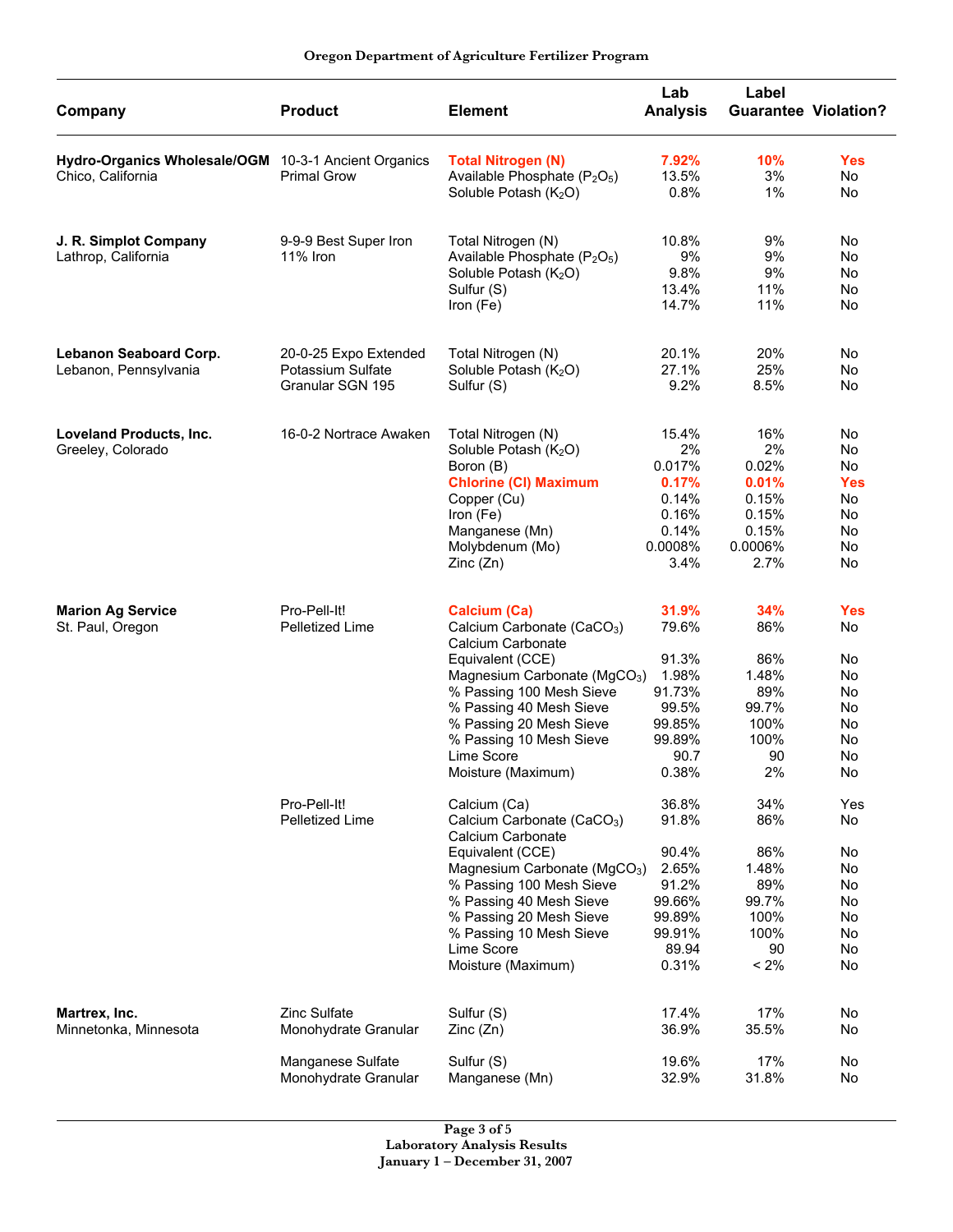| Company                                                             | <b>Product</b>                  | <b>Element</b>                                                                                                                                                                                                                                                                         | Lab<br><b>Analysis</b>                                                              | Label<br><b>Guarantee Violation?</b>                                                     |                                                                          |
|---------------------------------------------------------------------|---------------------------------|----------------------------------------------------------------------------------------------------------------------------------------------------------------------------------------------------------------------------------------------------------------------------------------|-------------------------------------------------------------------------------------|------------------------------------------------------------------------------------------|--------------------------------------------------------------------------|
| Martrex, Inc.<br>Minnetonka, Minnesota                              | Copper Sulfate                  | Sulfur (S)<br>Copper (Cu)                                                                                                                                                                                                                                                              | 12.5%<br>24.9%                                                                      | 13.1%<br>25%                                                                             | No<br><b>No</b>                                                          |
| Northwest Agricultural Products Wilco Row Crop<br>Pasco, Washington |                                 | <b>Magnesium (Mg)</b><br>Sulfur (S)<br>Boron (B)<br>Copper (Cu)<br>Iron (Fe)<br>Manganese (Mn)<br>Molybdenum (Mo)<br>Zinc(Zn)                                                                                                                                                          | 0.042%<br>3.26%<br>0.215%<br>2.79%<br>0.53%<br>0.88%<br>0.00082%<br>4.3%            | 1%<br>9.87%<br>0.13%<br>1.33%<br>0.35%<br>0.67%<br>0.001%<br>3.33%                       | <b>Yes</b><br><b>Yes</b><br>No<br>No<br>No<br>No<br><b>No</b><br>No      |
| Novozymes Biologicals, Inc.<br>Salem, Virginia                      | 0-0-14 Roots KCS<br>Concentrate | Soluble Potash (K2O)<br>Calcium (Ca)<br>Sulfur (S)<br>Iron (Fe)<br>Manganese (Mn)<br>Zinc(Zn)                                                                                                                                                                                          | 16.4%<br>1.22%<br>2.01%<br>0.2%<br>0.057%<br>0.068%                                 | 14%<br>1%<br>5%<br>0.1%<br>0.05%<br>0.05%                                                | No<br>No<br><b>Yes</b><br>No.<br>No<br>No                                |
| PCS Sales (USA) Inc.<br>Northbrook, Illinois                        | 0-0-60 Muriate of Potash        | Soluble Potash (K2O)                                                                                                                                                                                                                                                                   | 64.7%                                                                               | 60%                                                                                      | No                                                                       |
| <b>Pendleton Grain Growers</b><br>Hermiston, Oregon                 | 33.37-0-11.21 *                 | <b>Total Nitrogen (N)</b><br>Soluble Potash (K <sub>2</sub> O)<br>Sulfur (S)<br>Boron (B)                                                                                                                                                                                              | 30.28%<br>12.4%<br>5.81%<br>0.206%                                                  | 33.37%<br>11.21%<br>3.74%<br>0.133%                                                      | <b>Yes</b><br>No<br>No<br>No                                             |
| <b>RSA MicroTech LLC</b><br>Minneapolis, Minnesota                  | Ruffin-Tuff Iron 10-G           | Sulfur (S)<br>Iron (Fe)<br>Humic Acid                                                                                                                                                                                                                                                  | 10.1%<br>10.4%<br>16.2%                                                             | 8%<br>10%<br>12%                                                                         | No.<br>No<br>No                                                          |
|                                                                     | RSA 10% Liquid Boron            | Boron (B)                                                                                                                                                                                                                                                                              | 10.5%                                                                               | 10%                                                                                      | No                                                                       |
| <b>The Horticulturist Choice</b><br><b>Wholesale Garden Supply</b>  | <b>Plant Growth Stimulant</b>   | Humic Acid                                                                                                                                                                                                                                                                             | 5.9%                                                                                | 5%                                                                                       | No                                                                       |
| Portland, Oregon                                                    | <b>Granular Lime</b>            | Calcium (Ca)<br><b>Calcium Carbonate (CaCO3)</b><br>Magnesium Carbonate (MgCO <sub>3</sub> )<br>Calcium Carbonate<br>Equivalent (CCE)<br>% Passing 100 Mesh Sieve<br>% Passing 40 Mesh Sieve<br>% Passing 20 Mesh Sieve<br>% Passing 10 Mesh Sieve<br>Lime Score<br>Moisture (Maximum) | 39%<br>90.0%<br>0.87%<br>90.9%<br>65.8%<br>99.4%<br>99.9%<br>100%<br>90.25<br>0.45% | 36%<br><b>None</b><br>0.5%<br>91%<br><b>None</b><br>99%<br>100%<br>100%<br>91<br>$< 2\%$ | No<br><b>Yes</b><br>No<br>No<br><b>Yes</b><br>No<br>No<br>No<br>No<br>No |